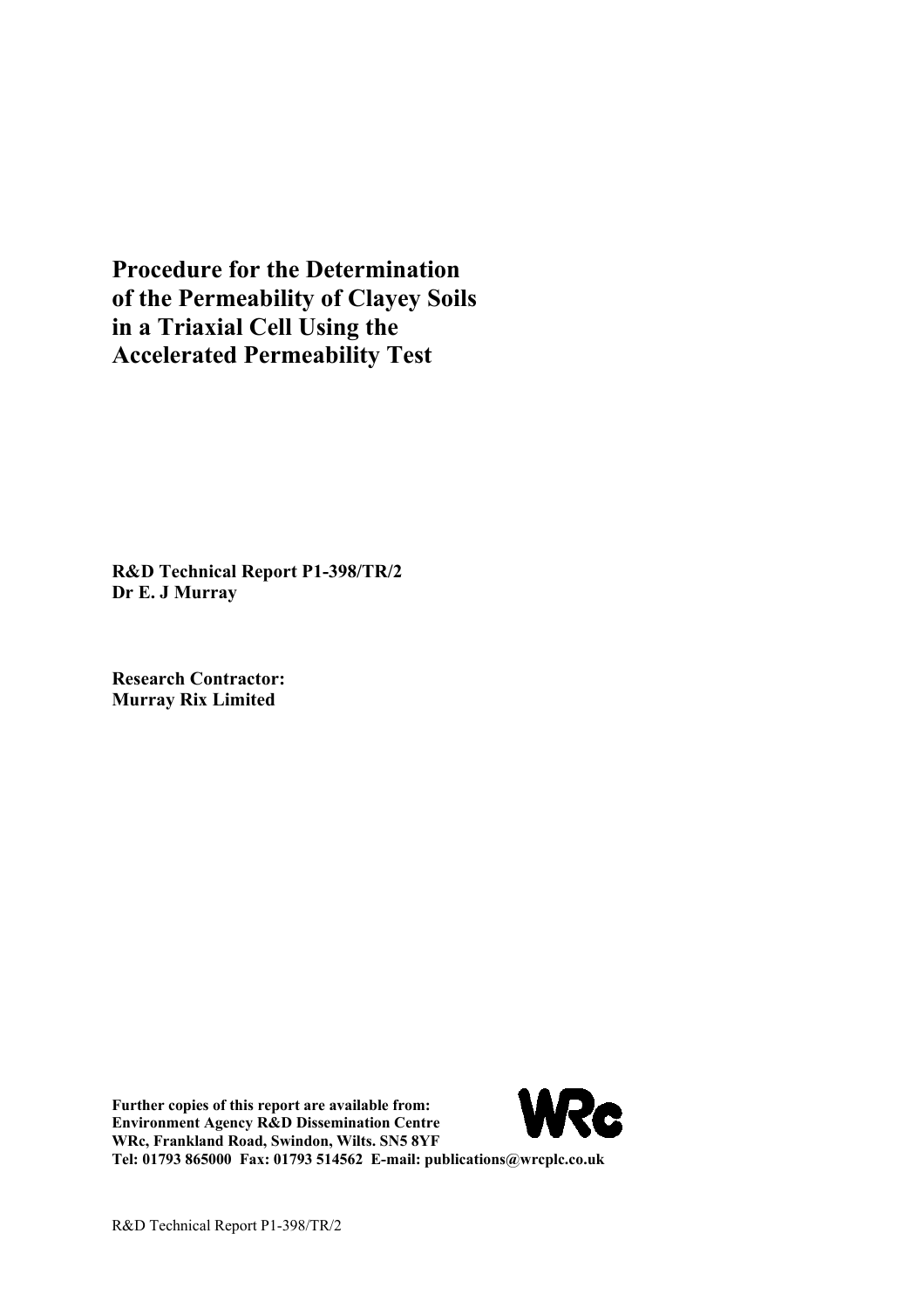#### **Publishing Organisation**

Environment Agency, Rio House, Waterside Drive, Aztec West, Almondsbury, BRISTOL BS32 4UD

Tel: 01454 6244 00 Fax: 01454 624409 Website: www.environment-agency.gov.uk

© Environment Agency 2002

ISBN : 1857055217

All rights reserved. No part of this document may be produced, stored in a retrieval system, or transmitted, in any form or by any means, electronic, mechanical, photocopying, recording or otherwise without the prior permission of the Environment Agency.

The views expressed in this document are not necessarily those of the Environment Agency. Its officers, servants or agents accept no liability whatsoever for any loss or damage arising from the interpretation or use of the information, or reliance upon the views contained herein.

#### **Dissemination status**

Internal: Released to Regions External: Released to Public Domain

#### **Statement of Use**

The output and recommendations from this research project will be taken forward and implemented by the Agency's National Landfill Liner Group. Dissemination to geotechnical specialists working within the Agency who are responsible for technical assessment and approval of landfill engineering designs and to the landfill industry, contractors, consultants and soil testing labs.

#### **Keywords**

Accelerated, Permeability, British Standard, Landfill, Liner, Clay, Triaxial Cell.

#### **Research Contractor:**

This document was produced under R&D Project No.P1-398 by : Dr Edward John Murray, Murray Rix Limited, 13 Willow Park, Upton Lane, Stoke Golding, Nr. Nuneaton, Warwickshire,CV136EU

**Tel :** (01455) 213311 **Fax :** (01455) 213969 **E-Mail:** ted@murrayrix.co.uk

#### **The Environment Agency's Project Manager:**

Mr John Davis, Wrens Court, 15-17 Lower Queen Street, Sutton Coldfield, West Midlands B72 1RT

**Tel:** 0121 2412071 **Fax:** 01212412022 **E-Mail:** john.davis@environment-agency.gov.uk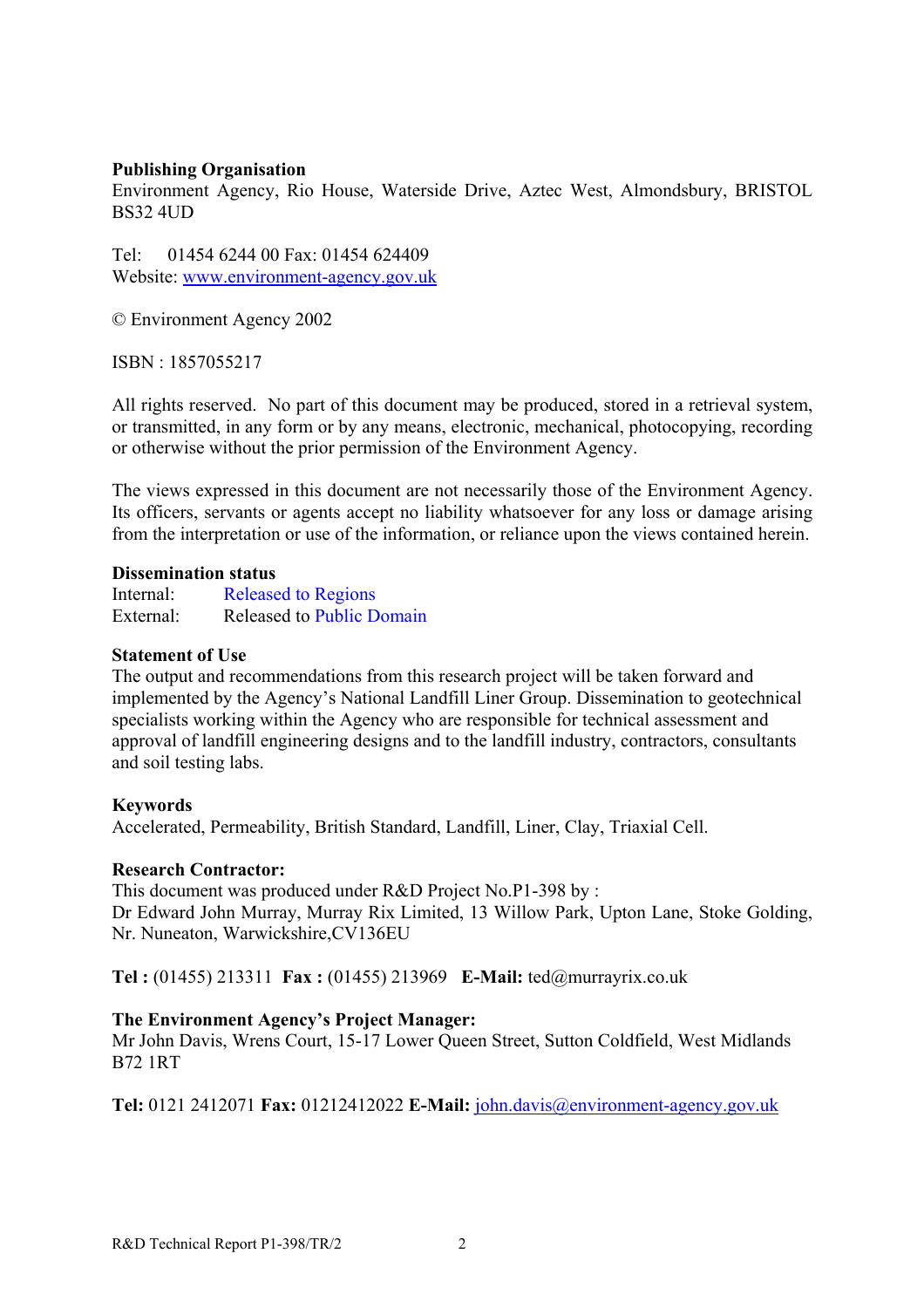## **1. GENERAL**

- 1.1 The following outlines the test procedure to be adopted in the Accelerated Permeability Tests (AP tests) in determining the permeability of clayey soils. The procedure is consistent with that adopted in the Environment Agency R&D Contract Project No. P1-3398 'Validation of the Accelerated Permeability Test as an Alternative to the British Standard Triaxial Permeability Test'.
- 1.2 The limitations in the recommended use of the test for landfill linings and cappings is detailed in both the Project Record and Technical Report of Environment Agency R&D Contract Project No. P1-3398. An interpretation of the AP test permeability results in relation to the British Standard constant head triaxial test (BS 1377:1990 Part 6, Method 6) is also detailed in these documents.
- 1.3 In the AP test, the preparation of specimens, equipment to be used and testing requirements shall be in accordance with B.S.1377: 1990 other than as detailed in the following.
- 1.4 The basic test does not include measurements to assess the incremental volume and moisture content (or density) changes of the specimen during the test, or determination of the degree of saturation from B value determinations. However, included are procedures for the volumetric and moisture content determinations, and a procedure for the determination of the degree of saturation at the end of the AP test. It should be noted that the procedures for assessing volume and moisture content change of the specimen during the test are prone to errors using conventional laboratory equipment and require very careful appraisal of the data to obtain meaningful results. Included are comments on volume and moisture content error corrections should the Engineer desire such measurements to be made, though these would not be considered a standard requirement of the AP test.

## **2. SAMPLE PREPARATION**

- 2.1 Each compacted specimen prepared for permeability testing shall have a nominal diameter of 100mm and length of 100mm.
- 2.2 Measurements of the length and diameter of the specimens prepared for permeability testing shall be made to the nearest 0.1mm. The diameter shall be recorded at 2 perpendicular diameters at the top, base and near the mid-length of the specimen. Measurements of the length shall be made along 3 lines approximately 120° apart around the curved surface of the specimen.
- 2.3 The weight of the specimens shall be measured and recorded to the nearest 0.01g and the densities determined to an accuracy of  $0.001Mg/m<sup>3</sup>$ .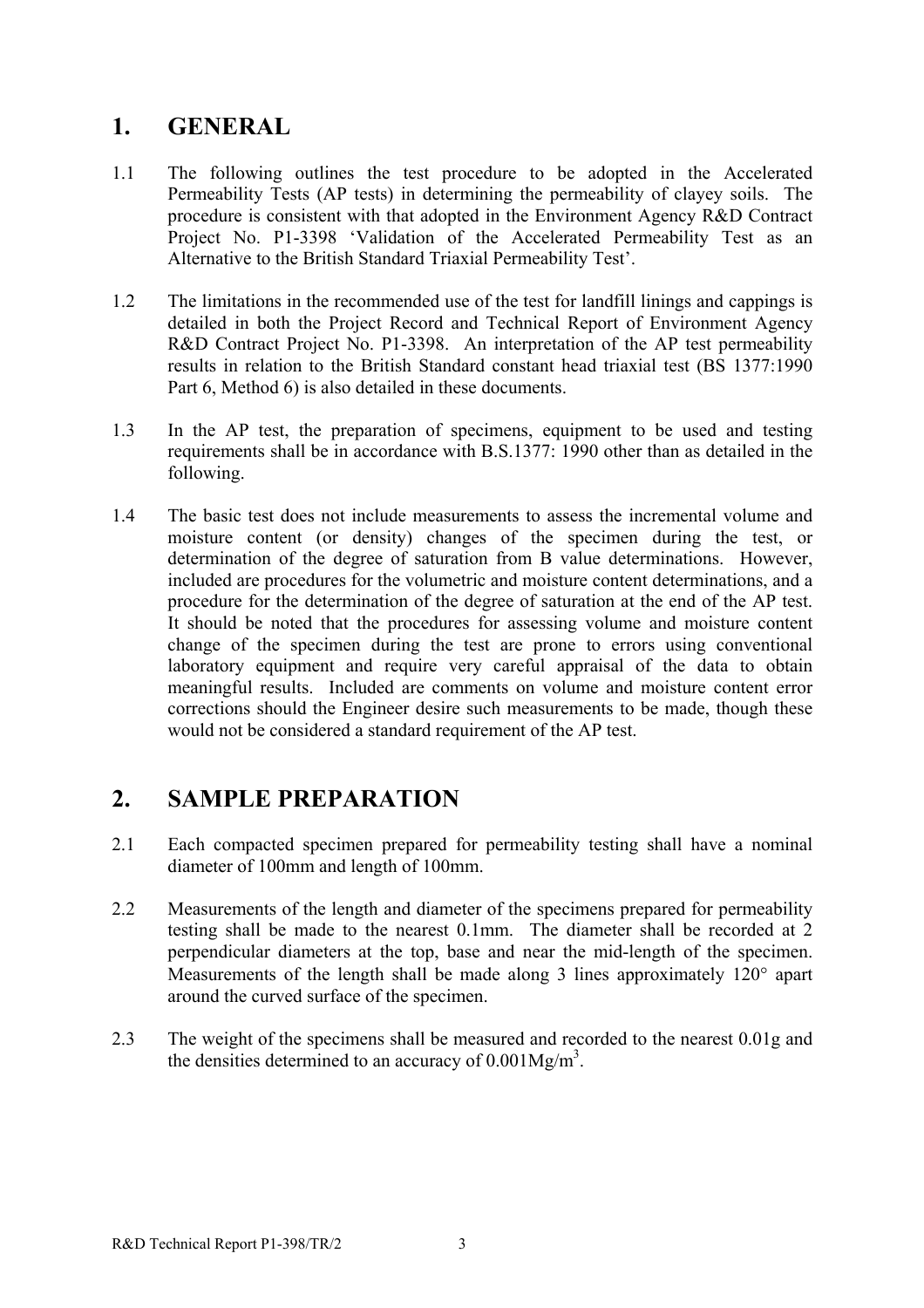# **3. SETTING UP THE TEST IN THE TRIAXIAL CELL**

- 3.1 Two volume-change indicators are to be used in each test: one on each of the back pressure lines. These volume-change indicators are to record the volume of water leaving and entering the specimen. A third volume-change indicator on the cell line will be necessary if measurements of the volume change of the specimen are required. Where volume change burettes are to be used, these should be flushed out prior to use. In this operation, work the indicators at least twice to their limits of travel replacing escaped water with freshly de-aerated water from the pressure system.
- 3.2 If a separate base porous disc is used in the triaxial test, slide the saturated disc onto a layer of water on the triaxial base pedestal without entrapping air. Remove any surplus water standing on the disc, ensuring that the pores remain saturated. Place the specimen on the disc without delay and without entrapping air.
- 3.3 If a base pedestal with a bonded-in porous disc is used, ensure that the porous disc is saturated without any free water standing above it. Place the specimen on the base pedestal without delay and without entrapping air.
- 3.4 Place the saturated porous disc, with excess water removed, on top of the specimen.
- 3.5 Place the soaked rubber membrane, after allowing surplus water to drain off, around the specimen using a membrane stretcher. An unused leak-free membrane shall be used for every test. The membrane shall be soaked overnight before use.
- 3.6 Seal the membrane to the base pedestal using two rubber O-rings.
- Note 1: A smear of silicone grease on the curved surface of the pedestal and top cap improves the seal and is to be used. Grease shall not be allowed to come into contact with the porous disc.
- 3.7 Remove air pockets from between the membrane and the specimen by lightly stroking upward. No further water shall be inserted between the specimen and the membrane.
- 3.8 Fit two O-rings around the drainage lead connected to the top loading cap.
- 3.9 Open the back pressure valve momentarily to moisten the top cap and fit it onto the porous disc without entrapping air. Seal the membrane on to the top cap with the two O-rings rings, using the split-ring stretcher. As for the base pedestal, a smear of silicone grease shall be used to improve the seal (see Note to 3.6).
- 3.10 Ensure that the specimen axis is vertical and that the top drainage line will not interfere with fitting the cell body.
- 3.11 Assemble the cell body with de-aerated water, ensuring that all the air is displaced through the bleed hole.
- 3.12 Keep the bleed plug open until the cell is to be pressurised, in order to maintain the pressure at atmospheric.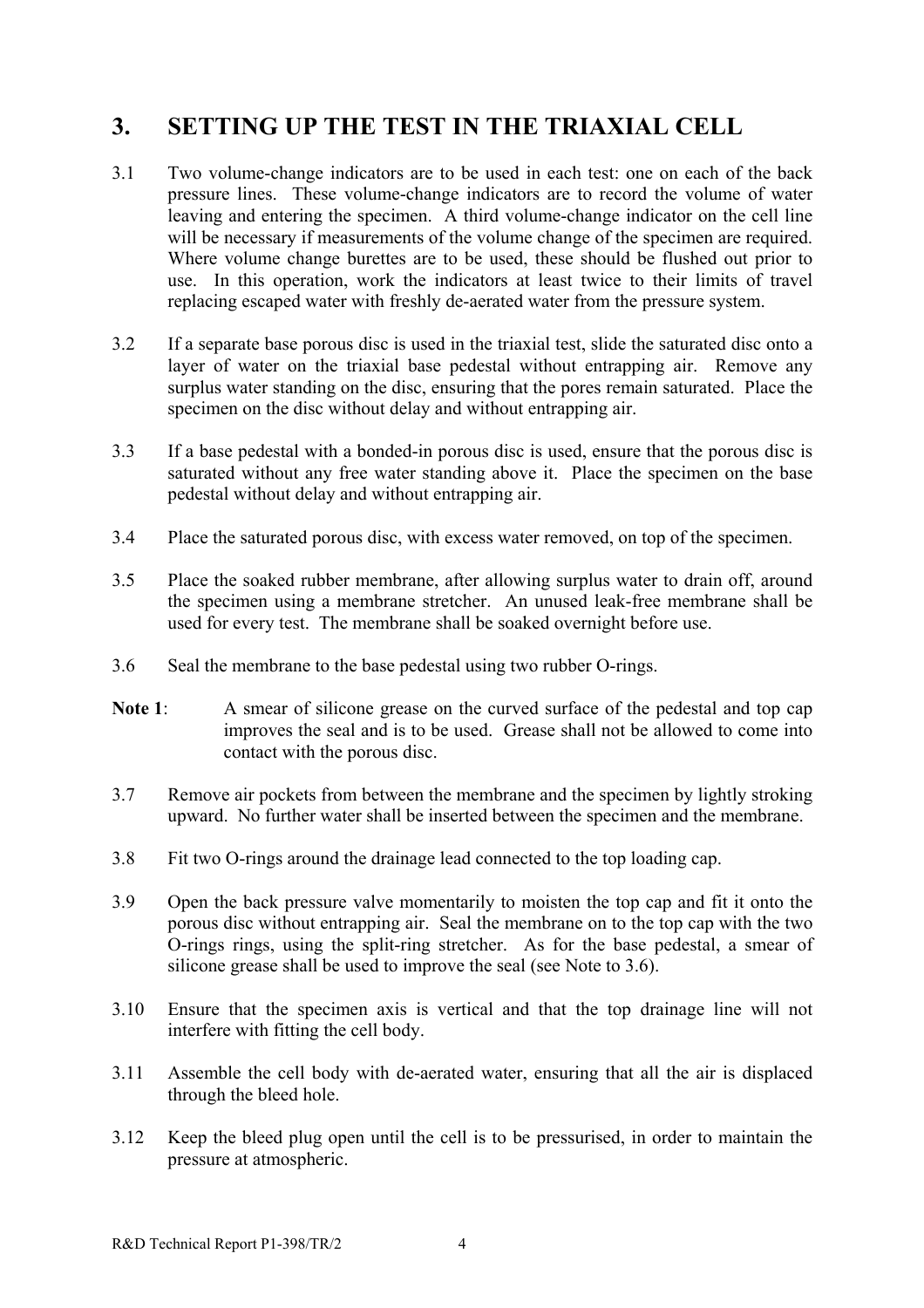- 3.13 Check that the volume change indicators have sufficient travel. Make adjustments as necessary.
- 3.14 The pressures to be used in the test shall be as follows:

Outlet (top) back pressure 300kPa Inlet (bottom) back pressure 425kPa Cell confining pressure 550kPa

- **Note 2**: The water flow direction is upwards being in at the bottom of the specimen and out at the top.
- 3.15 Pressurise the cell by opening the cell pressure valve slowly.
- Note 3: If volume change of the specimen is to be determined, the cell shall be calibrated and the volume of water used in the cell recorded to allow a measure to be made of the volume change of the specimen during the pressurising of the cell.
- **Note 4**: The testing of the Environment Agency R&D Research Project No. P1-398, highlights errors which may occur in triaxial cell permeability testing using standard laboratory equipment. A major potential error is in the reading of the cell volume change indicator set prior to opening of the taps to the pressure lines. The influence of trapped air bubbles and seating/assembly errors may be eradicated by careful examination of the volume measurements and redefining the zero reading.

## **4. ACCELERATED PERMEABILITY TEST PROCEDURE**

- 4.1 Open the inlet (bottom back pressure) valve, then slowly open the outlet (top back pressure) valve.
- Note 5: Corrections may be necessary in the initial zero readings of the volume change indicators set prior to opening of the taps to the pressure lines. This does not influence the determination of the onset of steady state flow conditions but does influence the apparent uptake or reduction of water in the specimen. The liberation of air from solution can also influence volume flow measurements.
- **Note 6** : Initially the volume change indicators will vary, possibly indicating net negative flow of water from or into the specimen, but should settle down.
- 4.2 Monitor the rate of flow in and out of the specimen at suitable time intervals to obtain a continuous uninterrupted plot including any initial negative flow of water. Continue the test until the relationship of both volume change indicators are linear and parallel and both volume change indicators indicate a roughly similar rate of flow.
- Note 7: The following conditions should be satisfied unless material specific testing shows otherwise –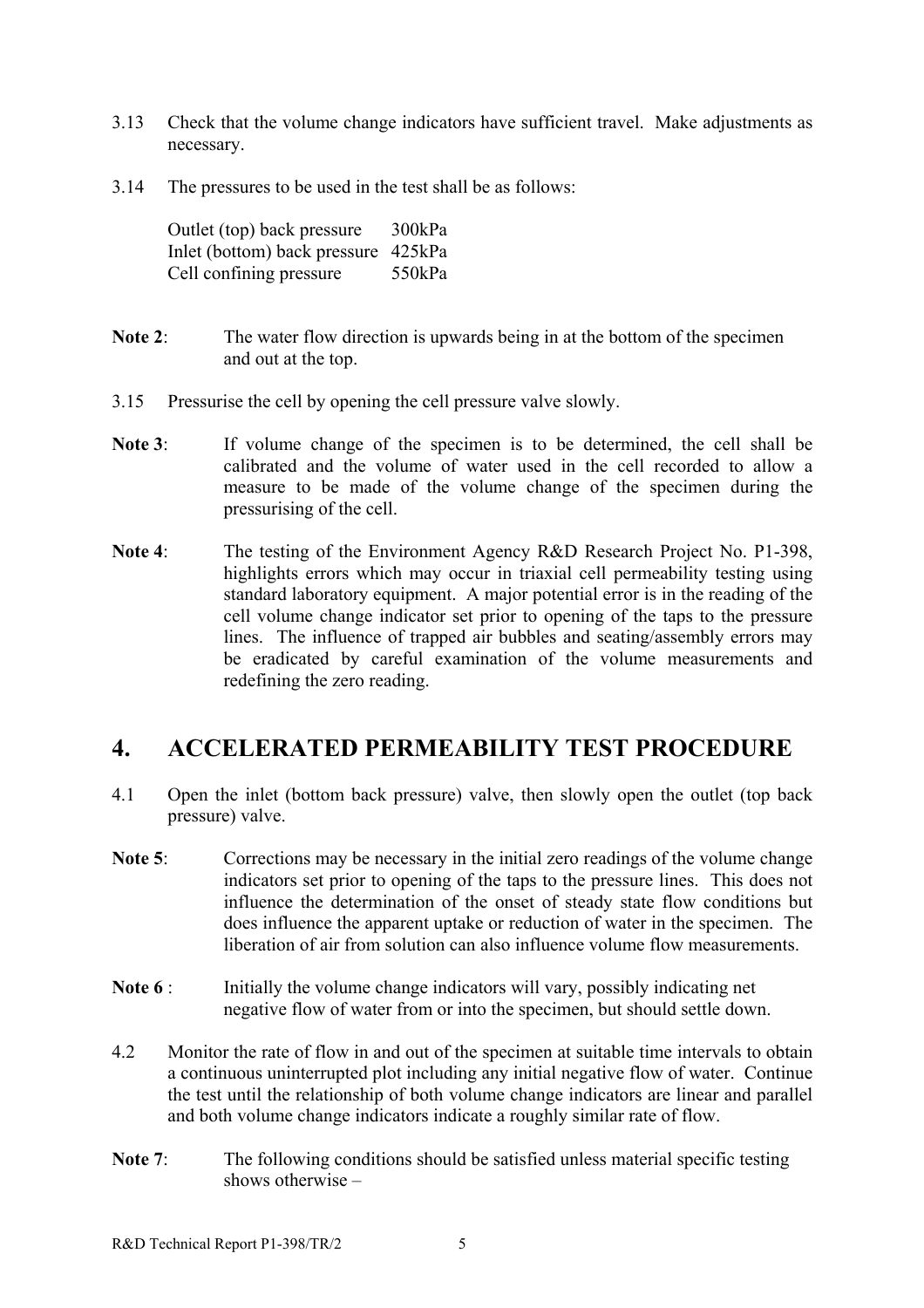Minimum flow time for steady state conditions of 2500min

Minimum test duration time, following the establishment of steady state conditions, of 2500mins to ensure linearity of flow plots and that the top and bottom flow plots are roughly parallel.

The ratio of the maximum to minimum of inflow and outflow rates should not be greater than 1.7.

- 4.3 If required, monitor the volume change of the specimen at suitable time intervals to obtain a continuous uninterrupted plot of volume change during the testing.
- 4.4 Plot a graph of cumulative flow of water 'Q' (in ml), as recorded from each volume change indicator as ordinates, against time (in mins) as abscissa, on a linear scale.
- 4.5 If required, sufficient measurements shall be made to allow determine of the volume change of the specimen, the moisture content change of the specimen and the density change of the specimen throughout the test including during any saturation check.
- 4.6 If required by the Engineer, a saturation check shall be carried out by determination of the B value in accordance with section 5.
- 4.7 Record the temperature in the vicinity of the triaxial cell to 0.5°C.
- 4.8 Stop the permeability test by closing both the back pressure valves (inlet then outlet).

## **5. SATURATION CHECK**

- 5.1 If not already inserted, connect a pore water pressure transducer to the inflow base line.
- 5.2 With the inlet and outlet valves closed, allow the pore water pressure in the specimen to equalise and until it has not shown a change of more than 1kPa over a period of at least one hour.
- 5.3 Increase the cell pressure by 100kPa.
- 5.4 The pore pressure within the specimen as indicated by the transducer will increase. Monitor the pore pressure until it is steady and does not show a change of more than 1kPa over a period of at least one hour. Record the time and pore pressure.
- 5.5 Determine the pore pressure parameter B from the following and record it.

 $B = δu/δσ3$ 

Where,  $\delta u =$  the change in pore pressure  $\delta\sigma_3$  = change in cell pressure = 100kPa  $\delta u = u - 300kPa$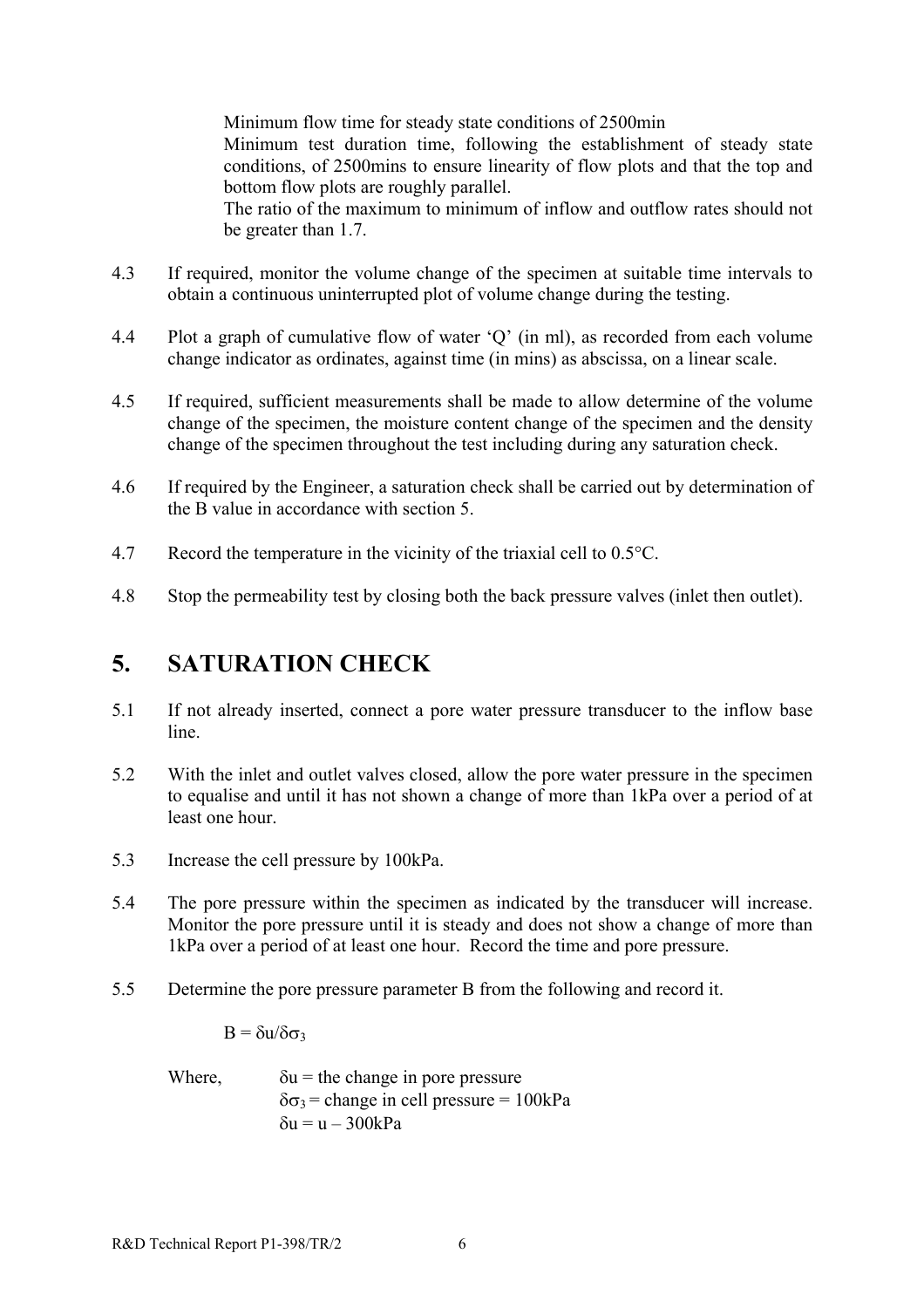- **Note 8**: The criterion B≥0.95 is usually accepted as an indication of near-saturated conditions at the start of a BS test. However, in carrying out the saturation check at the end of the AP test the specimen will have been consolidated and in stiff clays it is recognised that it may not be possible to obtain a ratio of B≥0.95. A value of B≥0.90 which remains unchanged after two further successive increments of cell pressure and back-pressure is then considered acceptable.
- 5.6 Where necessary, ensure that the specimen volume-change indicator is read during the saturation check stage and that the measurements provide a continuation of those during the permeability test.

#### **6. CALCULATIONS**

- 6.1 Calculate the cross-sectional area of the soil specimen A (in mm<sup>2</sup>) from the measurements prior to testing.
- 6.2 From the cumulative flow plot of section 2.4, determine the mean slope of the linear portions. This slope equals the mean rate of flow 'q' (in ml/min), during steady flow conditions in the test.
- 6.3 Determine the pressure difference  $(p_1 p_2)$ ,

Where,  $p_1$  = the inlet back pressure,  $p_2$  = the outlet back pressure.

6.4 Calculate the coefficient of permeability in the vertical direction,  $k_y$  (in m/s), from the equation,

$$
k_v = \frac{(1.63 \times q \times L)}{A(p_1 - p_2) - p_c} \times R_t \times 10^{-4}
$$

Where,  $q =$  the mean rate of flow through the soil specimen (in mL/min), L is the length of the specimen prior to testing (in mm)  $(p_1-p_2)$  is the pressure difference between the pressure applied to the top and base pressure lines (in kPa)  $p_c$  is the pressure loss in the system (in kPa) for the rate of flow q, obtained from the calibration graph.  $R_t$  is the temperature correction factor for the viscosity of water.

## **7. MEASUREMENTS OF SPECIMENS AFTER TESTING**

7.1 Measurements of the length and diameter of the specimen to the nearest 0.1mm shall be made after testing. As for the measurements prior to testing, the diameter shall be recorded at 2 perpendicular diameters at the top, base and near the mid-length of the specimen. Measurements of the length shall be made along 3 lines approximately 120° apart around the curved surface of the specimen.